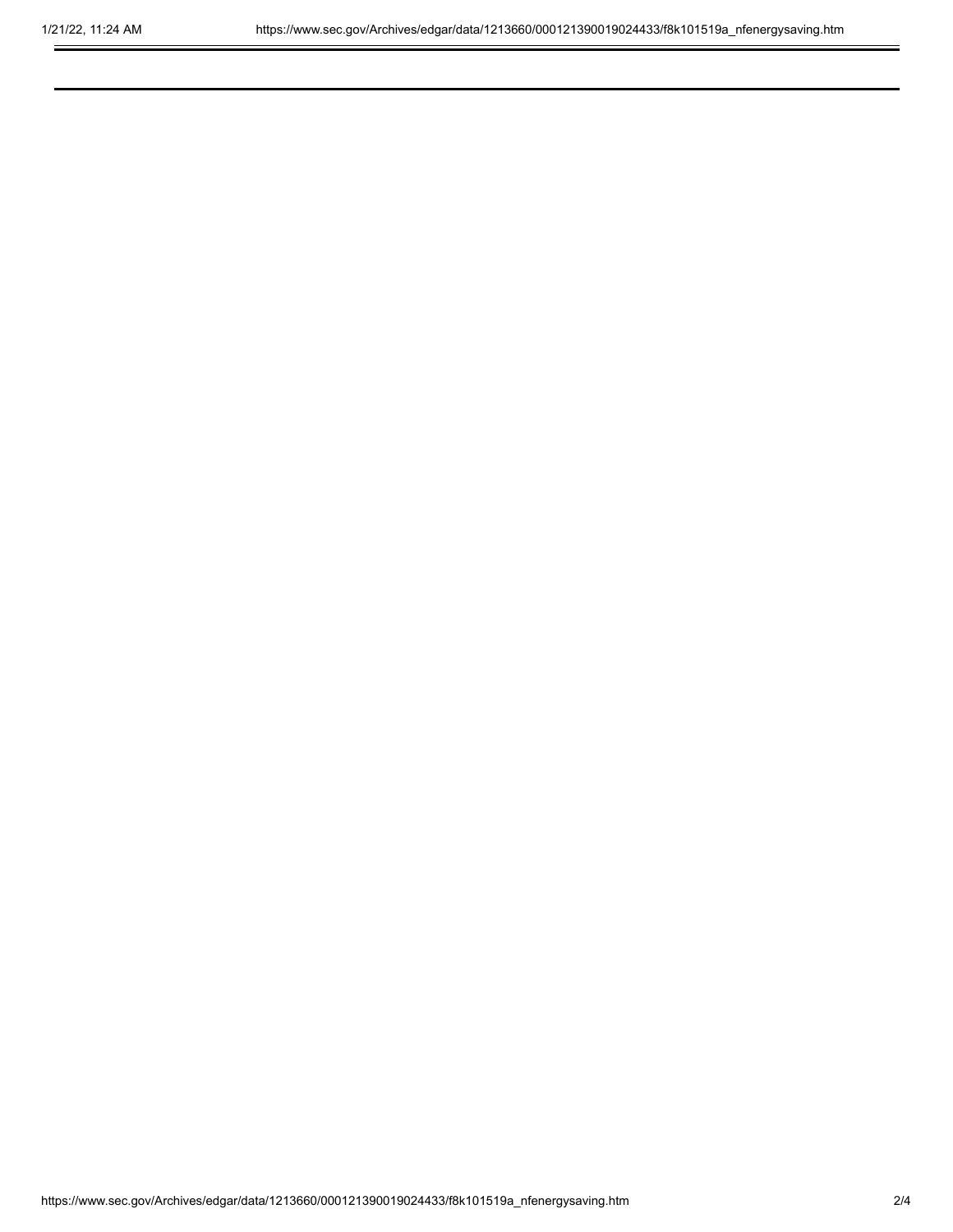## **Item 1.01**. **Entry into a Material Definitive Agreement.**

The Registrant entered into an agreement with Crown Bridge Partners LLC, to sell a convertible note (the "Note") of the Company, in the form attached herewith, in the aggregate principal amount of \$101,500.00. The Note has a maturity date of November 15, 2020 and carries 6% annual interest.

The conversion price under the Note is 65% multiplied by the market price of the Registrant's Common Stock representing a discount rate of 35%. The reserved number of shares exercisable upon conversion of the Note will be initially 250,000 shares, provided that the holder of the Note may not become more than a 4.99% holder of the outstanding shares of Common Stock of the Registrant, all as defined, qualified and more fully described in the agreement and in the Note filed herewith, and subject to regulatory approvals.

### **Item 9.01. Financial Statements and Exhibits.**

(d) Exhibits

- 2.1 Securities Purchase [Agreement](https://www.sec.gov/Archives/edgar/data/1213660/000121390019024433/f8k101519aex2-1_nfenergy.htm) between the Registrant and Crown Bridge Partners LLC, dated November 15, 2019
- 2.2 [Convertible](https://www.sec.gov/Archives/edgar/data/1213660/000121390019024433/f8k101519aex2-2_nfenergy.htm) Promissory Note (\$101,500 principal amount), Issue Date November 15, 2019

1